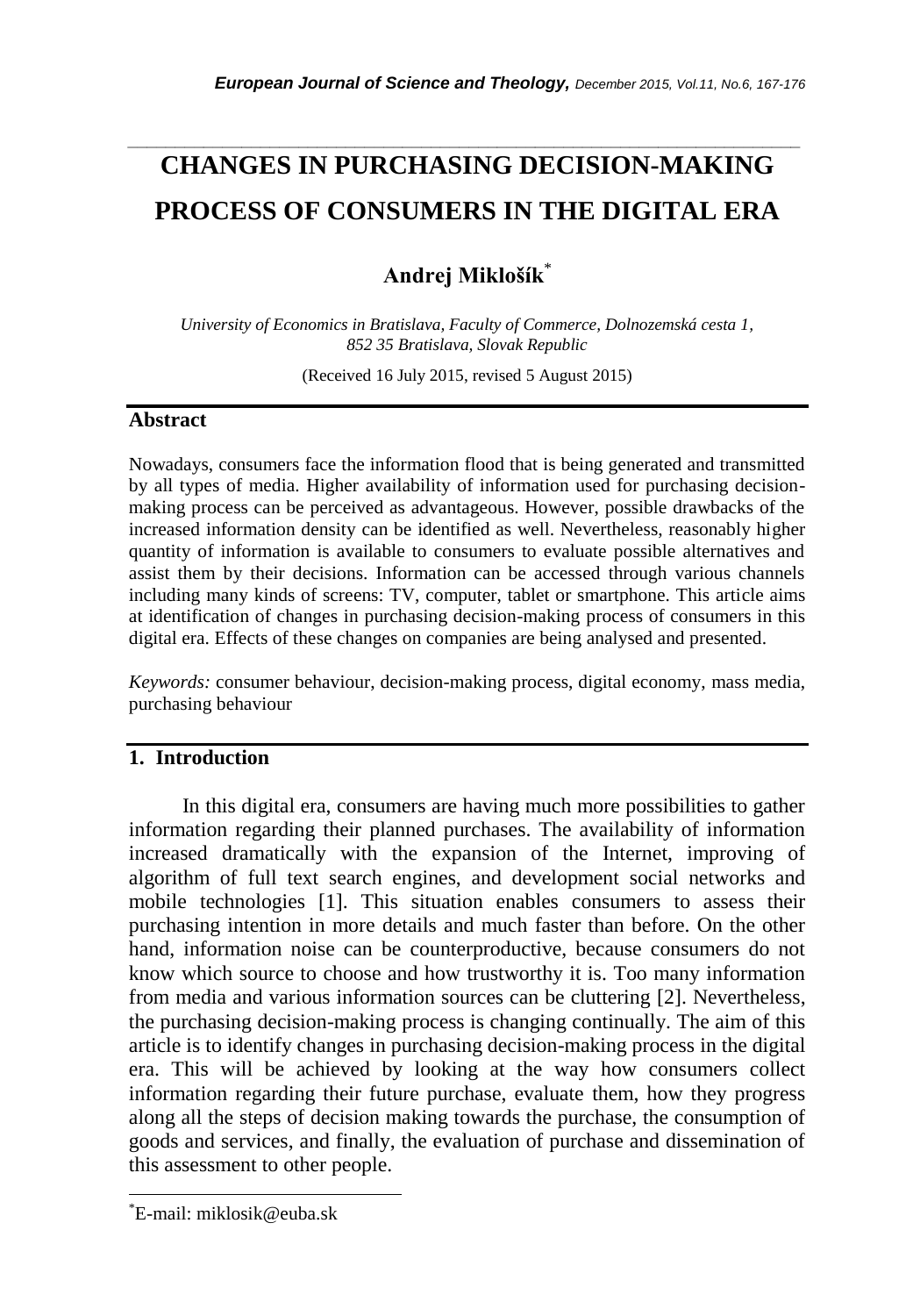## **2. Theoretical background**

## *2.1. Purchasing decision-making process as a systemic activity with intrinsic character*

Purchasing process can be characterised as a systemic activity consisting of several steps that precede purchase, include the purchase and even happen after the purchase. In this process, the consumer moves from the initial feeling that he probably does not feel comfortable with the current state to the transformation of this desire towards active search for an available solution. This sense of conflict between the current and desired state is considered as motivation. Its strength depends on the size of this disparity. In many cases, the tension is too low to initiate the purchase decision-making process. In other cases, consumer may start thinking of possible solutions, however, the process will end somewhere in his first steps. We can summarise the following characteristics of the purchasing decision-making process:

- The process is variable in all respects. It can take a different time, from several seconds/minutes to months and years; it may proceed through all its steps or the consumer may jump from the bottom directly to the top; it may end by the final consumption of the purchased goods or it may be terminated at any time.
- The character of its progress and perception is predominantly intrinsic.  $\bullet$ Despite there are some external manifestations of the progress in the process, the decision-making takes play internally. Moreover, the process is usually unconscious and the consumer may not be aware that it has started or it is progressing. Finally, he will realise that it is over, once he has finally purchased and utilised the goods or service.
- The process is strictly individual. It is unique for each consumer and depends on his culture, habits, background, economic situation, environment and social situation. There is no universal procedure applicable for all consumers and situations, however, use cases and model examples can be constructed to illustrate the process.

## *2.2. Standard purchasing decision-making process*

In general, we can define these eight majour steps of the decision-making process regarding future purchases:

1. Perception of the need. The process is initiated once the consumer realises that he feels uncomfortable regarding some feeling or standing. Here, the type of the need is influencing the following progress. For primary needs, the progress may be quicker and more straightforward compared to secondary and tertiary needs. Internal and external goals are affecting this stage as well. As Lesakova"s research regarding compulsive buying shows, "external goals such as financial success or attractive appearance are positively correlated with compulsive buying. On the other hand, internal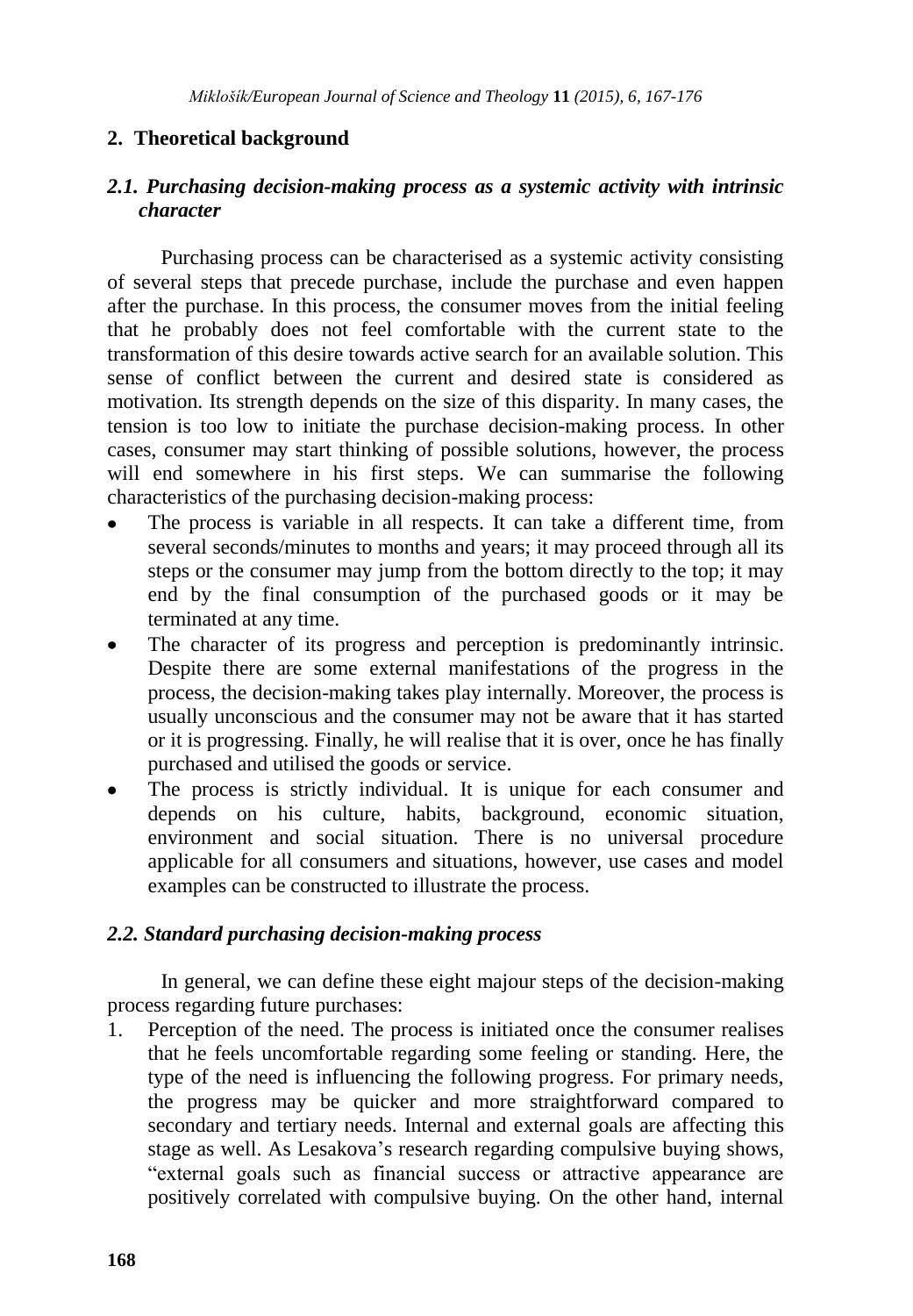goals, based on self-acceptance or links to community have a negative impact on compulsive buying. The findings indicate the need of further research in compulsive buying and could contribute to revealing the motives in compulsive buying." [3] In case the discomfort is strong enough, the consumer may move to next steps of the process. Otherwise he may end here and supress and/or forget about the need. There are also other reasons for stagnation in this step. The most important is probably financial: In case he realises that there is probably no way to finally afford the desired goods or service, he may be forced to abandon his desire.

- 2. Transforming the need into goods description. In this step it is necessary that the unspecific need becomes tangible by realising, which kind of goods or service could help the consumer to satisfy the need. Prior to the specification, search for information can be performed especially in the event of first or non-recurring purchase.
- 3. Evaluation of alternatives. In this step, the consumer collects as many information regarding potential products as possible. The intensity of evaluation depends on various factors: the time available, intensity of discomfort, monetary value of products compared to available funds or income of the consumer etc. In this step, the consumer does not only compare directly competing products or brands, he also evaluates alternatives for fulfilling the need. For example, the need for everyday fast transport to work does not mean that he has to buy a car and compare different car models against their parameters. There are alternative ways that should be considered, e.g. using a taxi, train or commuting by bicycle. The result of this step is a specific product (producer, brand, specific service etc.).
- 4. Decision regarding purchasing conditions. Here, various options regarding the point of purchase are considered. Typically, there are more options available. The consumer can select between offline and online purchase, or between various retailers in the close or more distant neighbourhood. Similarly, there is a selection of payment methods occurring: paying by cash, credit card, leasing or a take a loan for example. Other conditions of purchase need to be considered as well: buying alone or invite someone, test the product on premise or just take it, how to get to the shop, which delivery method to choose by online purchase etc.
- 5. Purchase. The selected alternative (goods or service) is purchased and picked up or received.
- 6. Consumption of goods or service. Consumer enjoys benefits of the purchase, one time or long term, depending on the product character.
- 7. Evaluation of the purchase. This step can precede or follow the consumption. He can actively collect or passively receive additional information regarding the product, merchant or supplier from various sources. The aftersales dissonance is manifested through the feeling of discomfort from the purchase. If the dissonance is strong enough, it can initiate the eighth step to begin.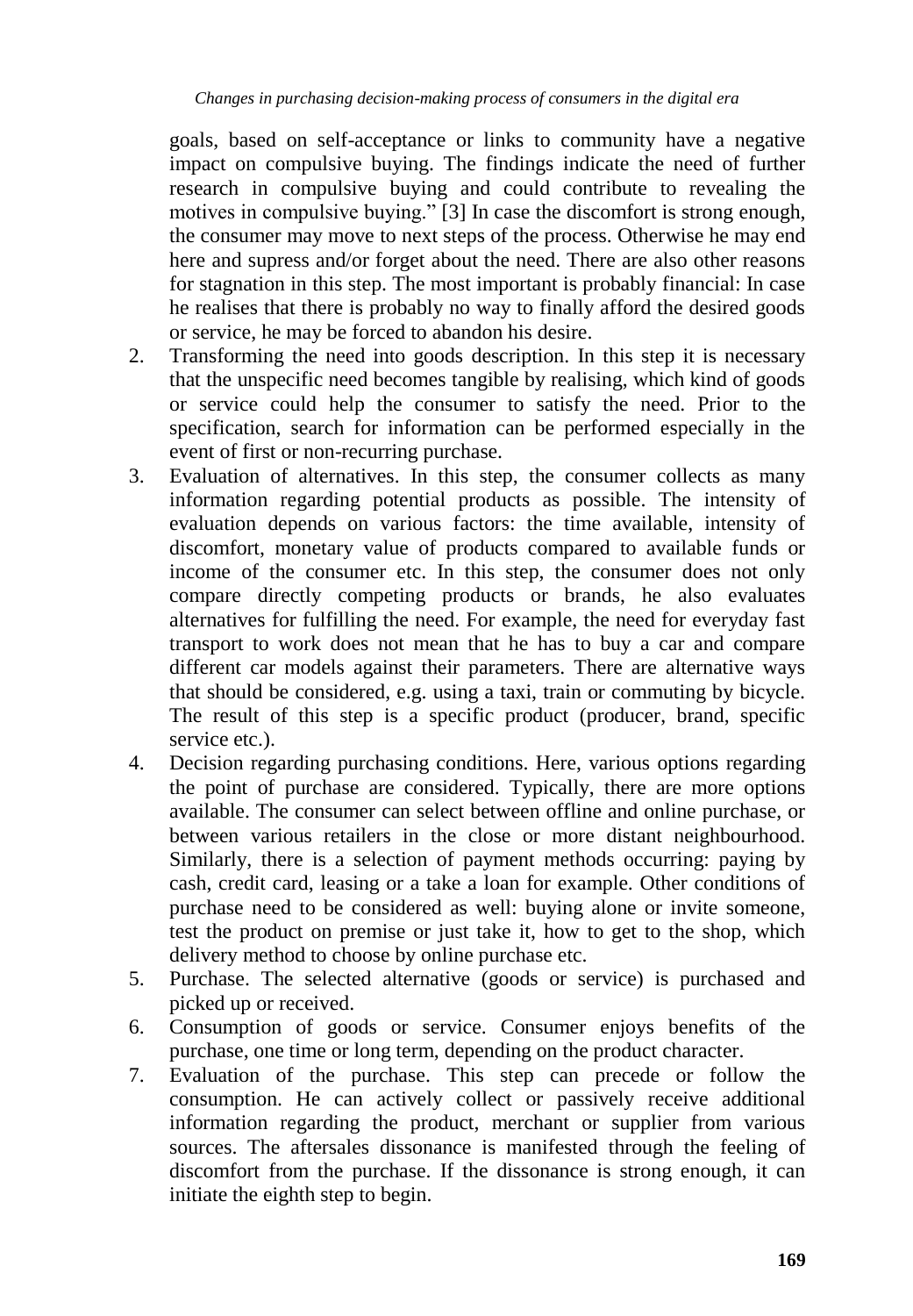8. Return of the product: In case it is possible, the consumer may try to return the product and get back his money. This step includes the warranty issues including the reverse flow of goods.

In all these steps but especially in the third and fourth step, the consumer actively looks for available information. Despite the official resources published by the manufacturers or distributors should be relevant and valid, it sometimes occurs that they are old, invalid or even intentionally wrong. We could assume that this situation does not happen in case that the company is run by people of Christian faith. However, when looking at the information of several dozens of web sites operated by Christians we could observe that even here, a few misleading information could be found. It can be summarized that despite the character of the producer or business, the consumer has to be very cautious and should not rely on solely official resources. Social networks and user generated content helps here a lot to objectivize the information and/or product rating. In this digital era, changes in the before stated decision process can be identified. We will detect, analyse and process them in the following part of this thesis.

## **3. Research methodology**

To achieve the defined objective of this paper, the following methodology was applied. To formulate assumptions about the assessment of the potential impact of changes in the digital age and the changing media landscape on consumer behaviour, the methods of identification, accumulation, critical analysis, and comparison were used. By creating a framework from available relevant scientific studies using secondary data, we prepared the ground for proceeding with primary research to confirm specified claims and further enrich the results with new findings. The primary research study was performed in January 2015 with the use of in-depth interviews with ten consumers. This qualitative method was selected because we needed to evaluate the intrinsic motives for behaviour that are many times not known for the consumer himself. A quantitative research would not reveal details regarding the decision-making processes. The interviews were performed with the use of a predefined interview template containing main areas for discussion. However, each interview was specific, and details were analysed that were unique for each of the analysed cases. The sample of consumers was diverse and contained consumers from different places of residence within the Slovak Republic and various socioeconomic backgrounds.

## **4. Research results**

#### *4.1. Recent trends affecting consumer behaviour*

We can sum up the following recent trends, affecting consumer behaviour: 1) facilitated access to information, 2) intensification of media exposure and 3) changing consumer habits when approaching media.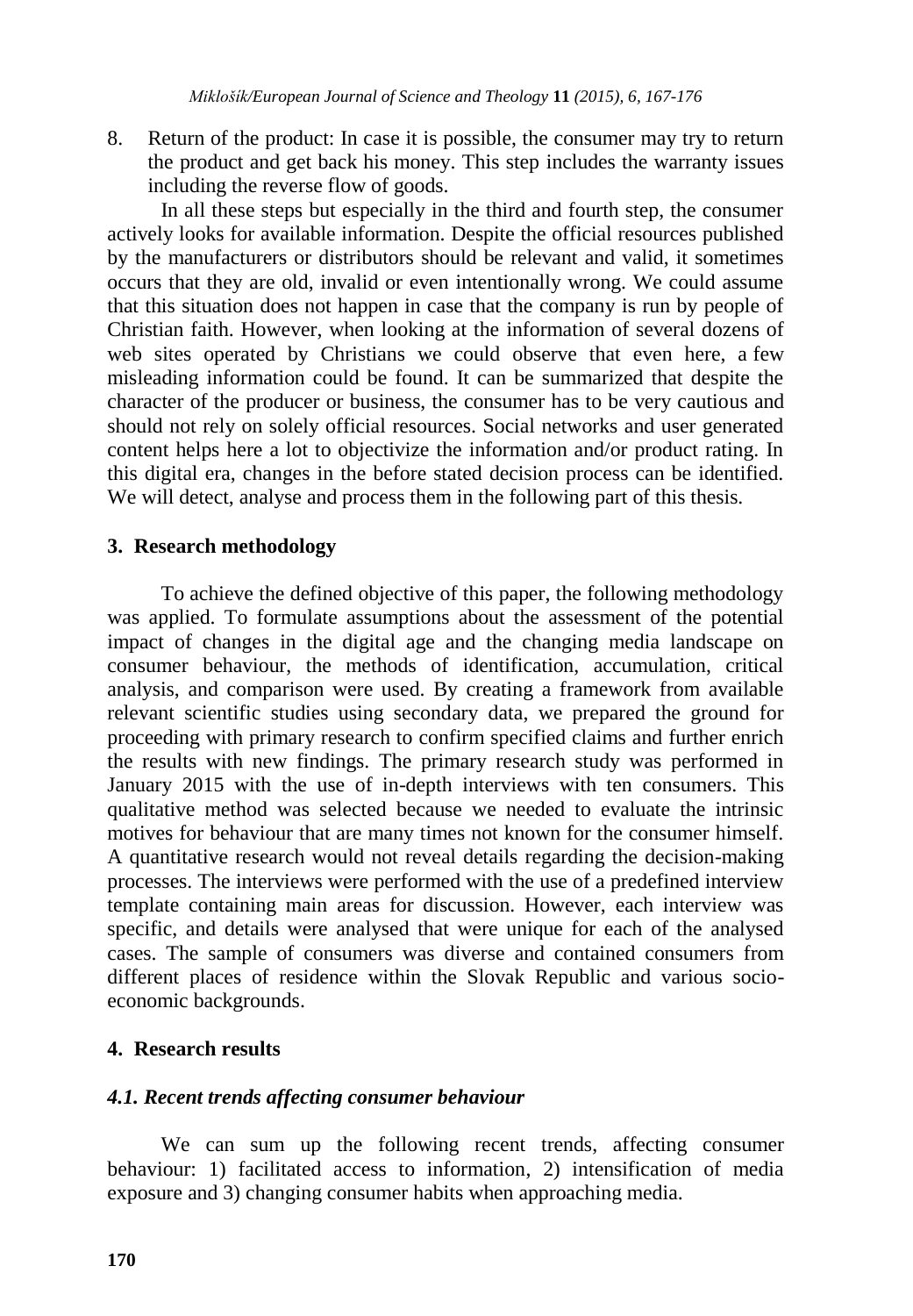#### *4.1.1. Fastened and open world of distribution of information*

One of the most important factors affecting consumer behaviour is the fastened and open world of distribution of information. A decade ago, it was way more problematic to search for and find relevant information regarding future purchases. Nowadays, consumers can use various sources containing information from legal institutions, accredited test facilities, promotional information or opinions and attitudes of other consumers. Many of these sources are provided free of charge and are easily accessible via the Internet. Within this environment, a new phenomenon of crowdsourcing has emerged. Jeff Howe noted in this context: "Remember outsourcing? Sending jobs to India and China is so 2003. The new pool of cheap labour: everyday people using their spare cycles to create content, solve problems, even do corporate  $R \& D$ ." [J. Howe, *The Rise of Crowdsourcing*, http://archive.wired.com/wired/archive/14.06/ crowds.html?pg=2&topic=crowds&topic\_set=] In 2006, this was one of the first captures of the arising trend. Over the past eight years, the meaning and application of crowdsourcing expanded from securing supply and content to application in funding of new ideas and organisations or using the power of mass aggregation of consumers to create highly noticeable and relevant information packages and reports. According to Merriam-Webster, crowdsourcing can be defines as "the practice of obtaining needed services, ideas, or content by soliciting contributions from a large group of people and especially from the online community rather than from traditional employees or suppliers" [Merriam-Webster, *Dictionary*, http://www.merriam-webster.com/dictionary/ crowdsourcing]. Another view on this emerging trend and technology is: "Crowdsourcing is distributed problem solving. By distributing tasks to a large group of people, you are able to mine collective intelligence, assess quality and process work in parallel." [Mashable, *Crowdsourcing*, http://mashable.com/ category/crowdsourcing/] In context of facilitated access to information, crowdsourcing is considered as a powerful source of highly relevant information. These can be of various characters and of various topics. We can mention a mobile application of traffic monitoring as an example of a crowdsourcing application. Each user running this application (e.g. the most known Waze) is benefitting from the live data regarding traffic situation all over the world. This information are very accurate, because they are generated live according to real situation of all users of this application. By using GPS technology, the application tracks the speed of movement of each user. By the use of data aggregation and intelligent data analytics it is able to create live maps of traffic throughput. This enables users to evaluate alternative routes of travel including possibly considering a completely different means of transport in some occasions (e.g. all routes are jammed and thus, the consumer chooses an alternative product of train transport to meet the need of travelling home). As the reverse application of this tool, companies are able to research possible changes in consumer behaviour to adapt their communication and customer service. As study of Garcia Martinez and Walton [4] described the efforts of Dunnhumby,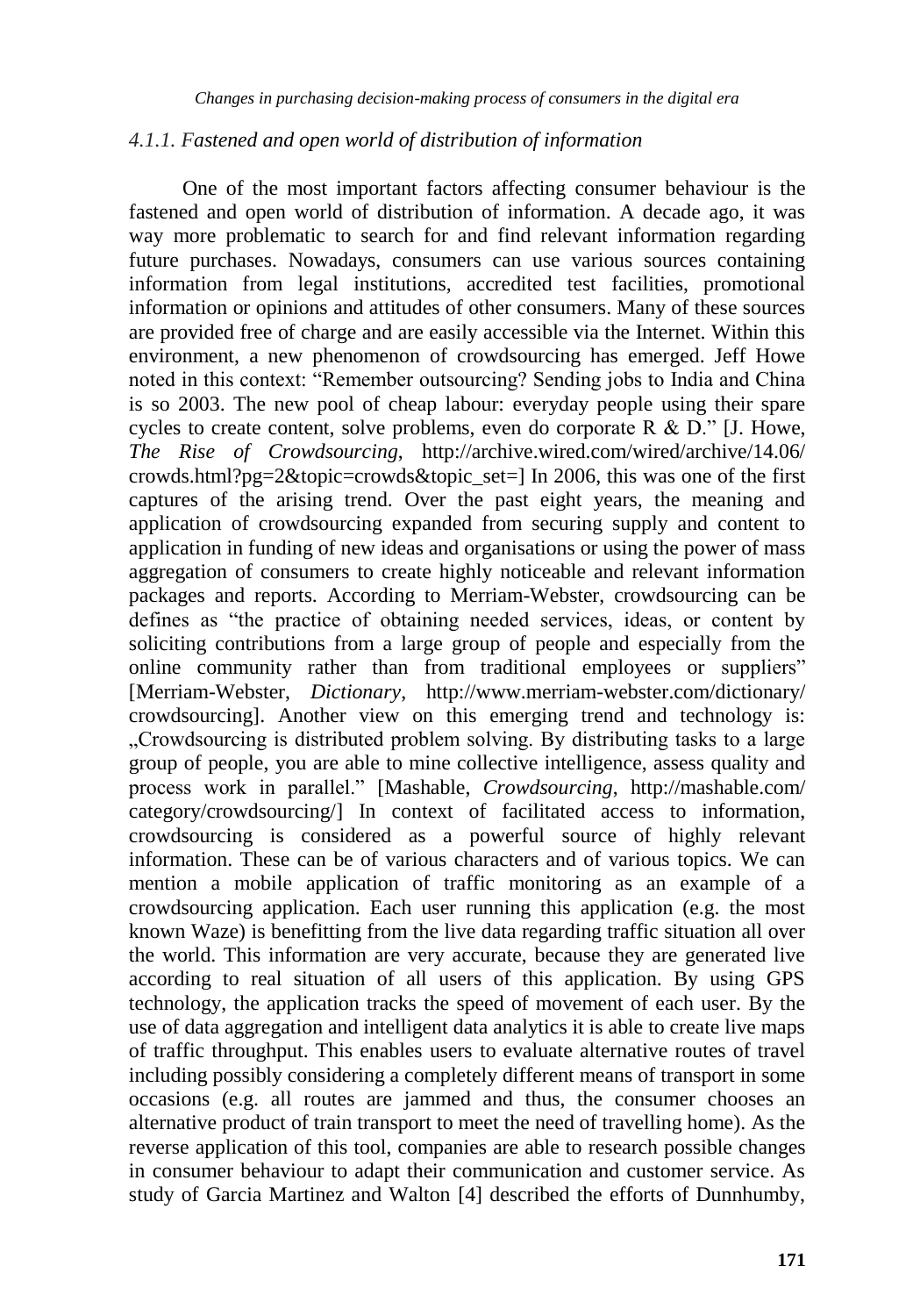the consumer insight company behind the success of the Tesco Clubcard, to find and lever the enormous potential of the collective brain to predict shopper behaviour. By adopting a crowdsourcing approach to data analysis, Dunnhumby were able to extract information from their own data that was previously unavailable to them. A lot of research is being performed on the topic of crowdsourcing and its impact on consumer behaviour and company analytics. For example, Kelleher et al. [5] explore the orientations of consumer and company participants who participate in online crowdsourced communities. They found out that organisations and researchers need to recognise and acknowledge that crowdsourcing both begets communal conflict and fosters collaborative behaviour due to contested commercial and social orientations. While mindful of their commercial objectives, organisations will succeed in implementing online crowd-sourcing initiatives if they make a sincere effort to understand and respect the diversity, culture and social norms of the particular crowd-sourced online community concerned [5]. Another research study from Yu et al. [6] analyses the importance trust management mechanisms to increase the trustworthiness of crowdsourcing solutions. This stresses the fact that this trend will be quite significant in influencing the consumer behaviour in the future.

## *4.1.2. Intensified media exposure*

Intensified media exposure was identified as the second important trend affecting consumer behaviour. There is no dramatic surge in the media exposure; however, it is continually intensifying over the recent years. In TV, radio, newspaper, magazines, Internet, billboards and other means of mass media communication, the volume and intensity of advertising communication is on a rise. Consumer is able to compare solutions more intensively. Bezakova [7] has analysed the means of marketing communication and its changes over the recent years. Hrabackova and Sabo uncover range of offers searched by a Slovak consumer before final decision making across particular product categories: "Many significant differences of purchasing strategy have been revealed between demographic groups. As an example, results of this study reveal strong and direct relationship between education and number of offers searched by an individual. Additional findings are devoted to the influence of specific demographic variables as marital status or gender for the range of searched offers." [8] Moreover, the marketing communication of producers and distributors often receives a new, hidden look. In magazines, people often read articles evaluating quality of a product. Below the article, with a small font it is stated that this article is categorised as public relations. Companies use social media infiltration to moderate discussions and force positive opinions regarding their product or service. Here, the Internet provides limitless possibilities for them to remain anonymous and share their messages to masses. If done intelligently, they can be very successful with these activities. Using the viral principle can enable them to reach hundreds thousands or even millions of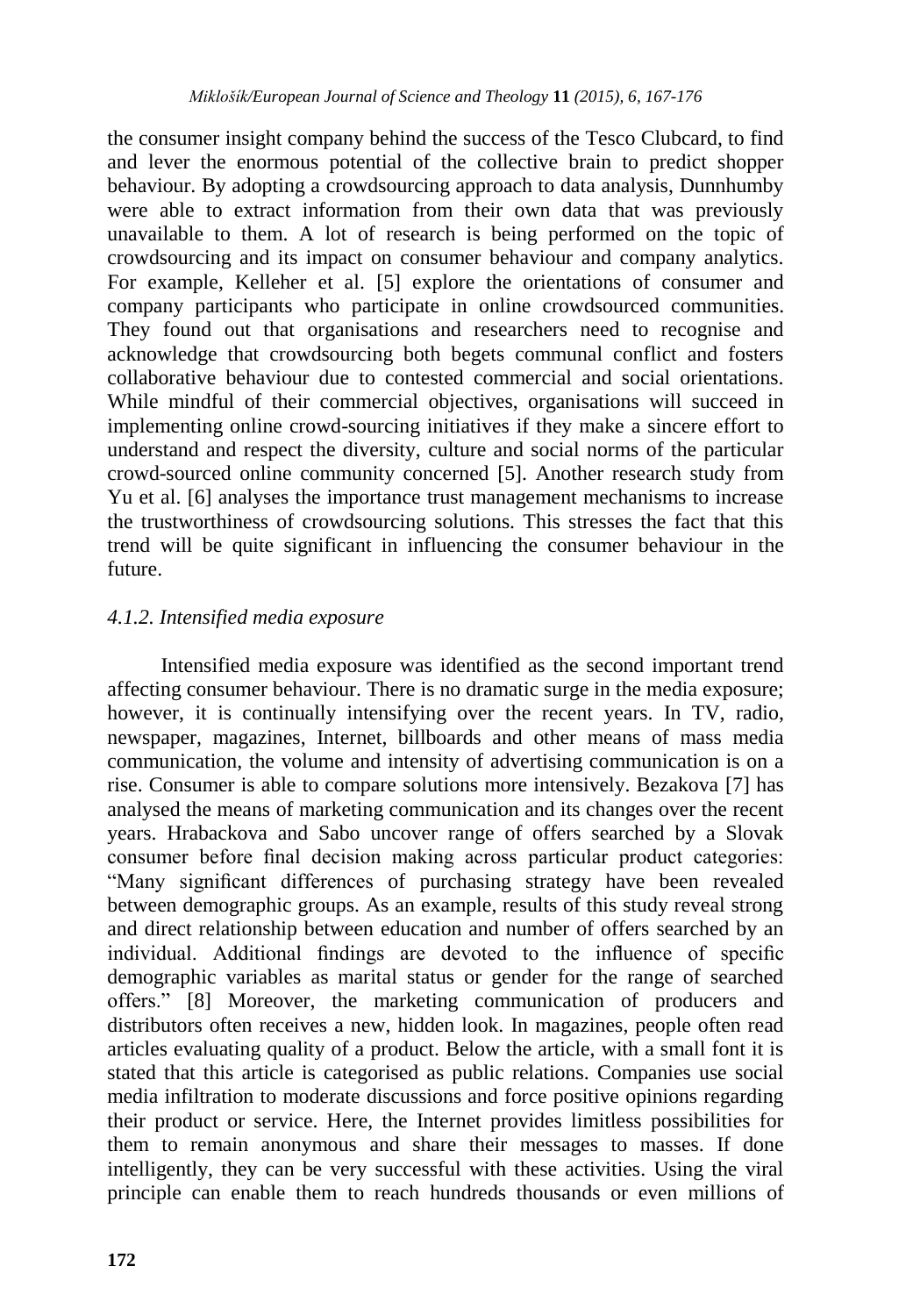potential customers and consumers of their products. Here, various studies and successful campaigns uncover the potential of these techniques. For instance, the study of Hautz et al. [9] mapped the effects of dissemination of video content using two techniques: user-generated content (UGC) and agency-generated videos (AGVs). They explored the impact of user-generated videos (UGVs) vs. agency-generated videos (AGVs) on spectators' perceived source credibility and their intention to visit the tourist destination, as promoted in the video. In addition, they explored the moderating role of video quality. In contrast to conventional wisdom, their results indicate that there is no general superiority of UGVs over AGVs. Rather, "the influence of different video generators (user vs. agency) on spectators" perception and intended behaviour depends on the technical quality of the video. In the case of low technical quality, users as generators have a significantly stronger positive effect on source trustworthiness and expertise - and thereby on consumers' intended behaviours - than AGVs." [9] A study of G. Anghelcev [10] discovered the changes in motivation of consumers for sharing the positive information and recommendation regarding the product purchased. It tested the attitude in the context of an experiment about Apple computers. Participants (students) were asked to recommend the brand to a friend (1) in absence of any monetary reward and (2) for a small monetary incentive. Students who were promised a small monetary reward experienced a decrease in intrinsic motivation and wrote shorter recommendations than those who were not promised any incentives. Data also suggest that the quality of the recommendation may decrease when incentives are offered [10]. Fang et al. [11] were examining the influence of product type on both the effect and spread of related WOM information at the same time. WOM was found to be more influential and more widely spread for services than for goods. In addition, although the level of receivers" perceived risk (PR) is generally assumed to be a significant antecedent of WOM influence (WI), the results of the study indicate that PR is not a direct function of WI. Instead, WOM request (WR) mediates the effect of PR on WI. These and similar knowledge and techniques are adopted by companies to create the information and advertising buzz to permanently transmit their messages to customers in different ways and forms, and over various communication channels. Buzz Marketing and Word of Mouth techniques are evolving over time and most commonly, consumers are not able to detect them and distinguish them from organic information, generated by real users of products.

#### *4.1.3. Changing consumer habits by approaching media*

Finally, consumer behaviour is significantly influenced by changing consumer habits by approaching media. Over the past 3–4 years, a trend of parallel and/or sequential consumption of media was identified. According to this change in habits, consumers are no longer fixed to one media at a time. For example, when watching TV, people tend to use tablet or mobile phones to research information or socialise with friends. These parallel interactions cause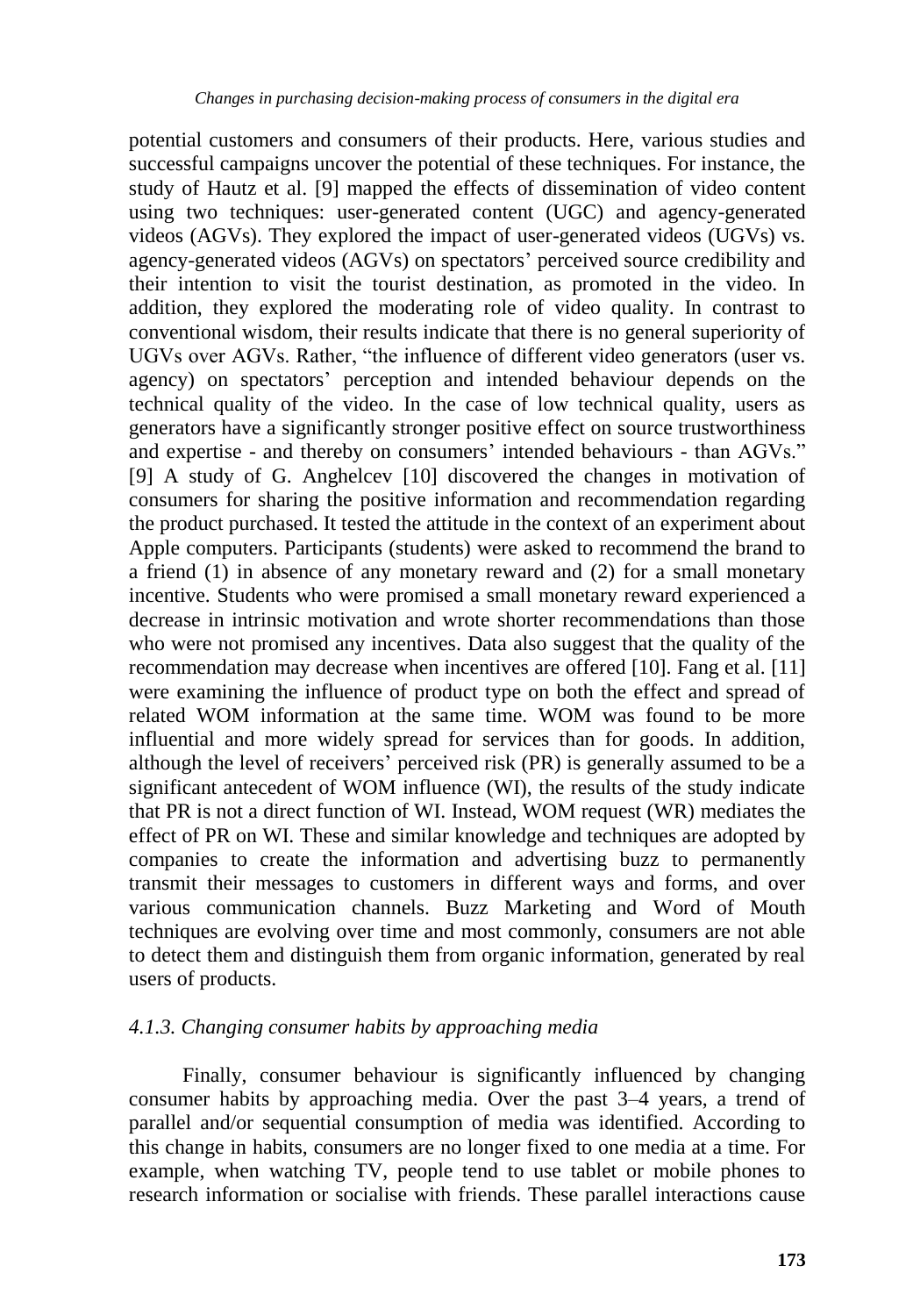that results of product evaluation are sharing over social media instantly. For example, if a TV advertising promotes a new cell phone, consumers watching the ad already discuss its features and their attitude online with friends.

| Step No.         | <b>Step Name</b>                               | <b>Changes Identified</b>                                                                                                                                                                                                                                                                                                                                                                                                                                                                                                                                                                             |
|------------------|------------------------------------------------|-------------------------------------------------------------------------------------------------------------------------------------------------------------------------------------------------------------------------------------------------------------------------------------------------------------------------------------------------------------------------------------------------------------------------------------------------------------------------------------------------------------------------------------------------------------------------------------------------------|
| 1.               | Perception of the<br>need                      | Media are fostering generation of new needs. Artificial<br>needs are created and communicated to consumers to<br>support their awareness and feeling of high intensity of the<br>need.                                                                                                                                                                                                                                                                                                                                                                                                                |
| 2.               | Transformation into<br>goods                   | Widely available information sources shorten this stage<br>reasonably. Consumers are researching online to identify<br>goods that can be appropriate to their intentions.                                                                                                                                                                                                                                                                                                                                                                                                                             |
| 3.               | Evaluation of<br>alternatives                  | Most big e-shops implemented the capability of instant<br>comparison of product features through a tabular matrix.<br>Online product comparing services and tools, such as<br>Pricemania, enable instant comparison of various product<br>parameters by different suppliers.                                                                                                                                                                                                                                                                                                                          |
| $\overline{4}$ . | Decision regarding<br>purchasing<br>conditions | Online purchase intensity and volumes are continually<br>increasing. Users have greater trust in this way of purchase<br>and often prefer it to shopping in traditional shops or<br>shopping malls. Changes in legislation in Slovakia support<br>this shift, for example by prolongation of the possibility of<br>product return to 14 days. On the other hand, the massive<br>expansion of supermarkets and hypermarkets ruined many<br>small traditional local shops. Consumers, however, start<br>preferring local shops again because of their atmosphere,<br>location or the speed of purchase. |
| 5.               | Purchase                                       | Changes can be identified by purchase as well. By online<br>purchases, e-shops are successfully using the strategy of<br>packaging and recommendations to increase the overall<br>amount of purchase.                                                                                                                                                                                                                                                                                                                                                                                                 |
| б.               | Consumption of<br>goods or service             | Results of consumption are instantly shared not only with<br>family members, but over the social networks as well.<br>Users are looking for tips from other users of the product to<br>increase their added value or avoid problems with usage.                                                                                                                                                                                                                                                                                                                                                       |
| 7.               | Evaluation of the<br>purchase                  | In this stage, references from other users are used<br>intensively. If other users are not satisfied with the product,<br>the discrepancy between expectations and reality increase<br>dramatically, and vice versa.                                                                                                                                                                                                                                                                                                                                                                                  |
| 8.               | Return of the<br>product                       | By product returns or claims, the culture and willingness of<br>merchants is improving slowly. This is the result of digital<br>media and information availability as well. Merchants<br>know that negative opinions spread very fast over the<br>Internet and thus, try to improve level of their services, e.g.<br>by offering free shipping for product returns, extended<br>warranty or other services.                                                                                                                                                                                           |

**Table 1. Changes in the process of purchasing decision-making**

The recent study from Google revealed eight most important facts regarding the contemporary media consumption [Google, *The New Multiscreen World: Understanding Cross-platform Consumer Behavior*,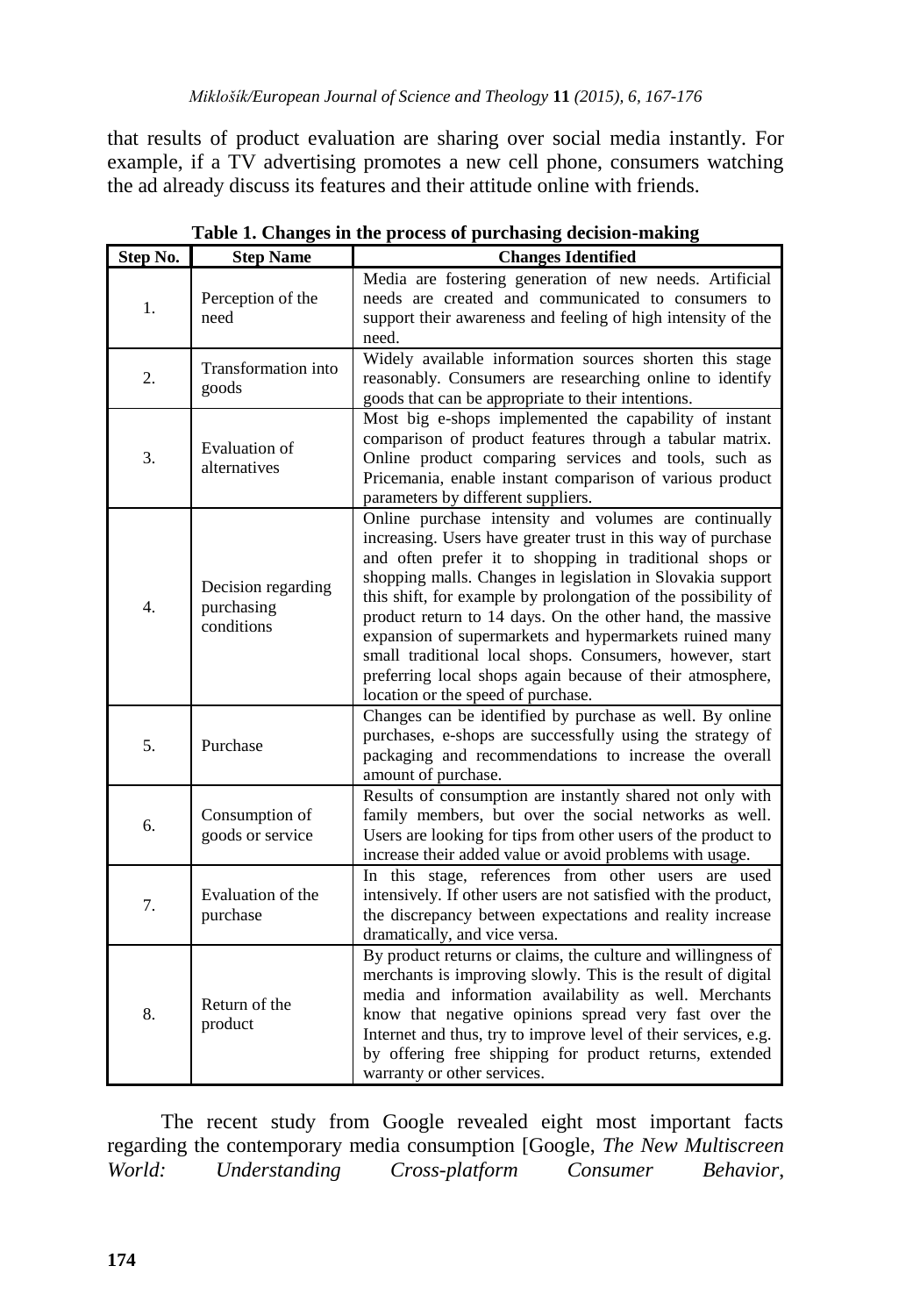http://think.withgoogle. com/databoard/media/pdfs/the-new-multi-screen-worldstudy\_research-studies.pdf]:

- 1. Most of consumers" media time today is spent in front of a screen computer, smartphone, tablet and TV.
- 2. The device they choose to use is often driven by the context: where they are, what they want to accomplish and the amount of time needed.
- 3. There are two main modes of multi-screening: Sequential screening where consumers move between devices. Simultaneous screening where they use multiple devices at the same time.
- 4. TV no longer commands full attention as it has become one of the most common devices that is used simultaneously with other screens.
- 5. Portable screens allow consumers to move easily from one device to another. Search is the most common bridge between devices in this sequential usage.
- 6. The majority of the times that devices are used simultaneously, the attention of consumers is split between distinct activities on each device.
- 7. Smartphones are the backbone of daily media interactions. They have the highest number of user interactions per day and serve as the common starting point for activities across multiple screens.
- 8. Finally, multiple screens make consumers feel more efficient because they can act spontaneously and get a sense of accomplishment – this results in a feeling of 'found time'.

## *4.2. Changes in perception and execution of elementary purchasing decision making steps*

Following the identification on main trends and influential factors on consumer behaviour, we analysed their reflection in the decision-making process. Results from the in-depth interviews with consumers were aggregated to represent the general situation regarding process of purchasing decisionmaking. They are presented in Table 1.

## **5. Conclusions**

New digital age, as we have proven, reasonably influences the behaviour and habits of consumers. Consumer behaviour is changing, and the evaluation time for steps in the decision-making process tends to shorten. Positive and negative reviews are spreading instantly and thus, a lot of user-generated information is available before, through and after the consumption of the product. Intensified information smog, disseminated by the media, forces consumers to understand how to filter the information and evaluate the credibility of sources. It is hoped that these changes will finally lead to further increasing quality of services, as was pointed out in our thesis. As a possible future expansion of scope of our research, we see the possibility of